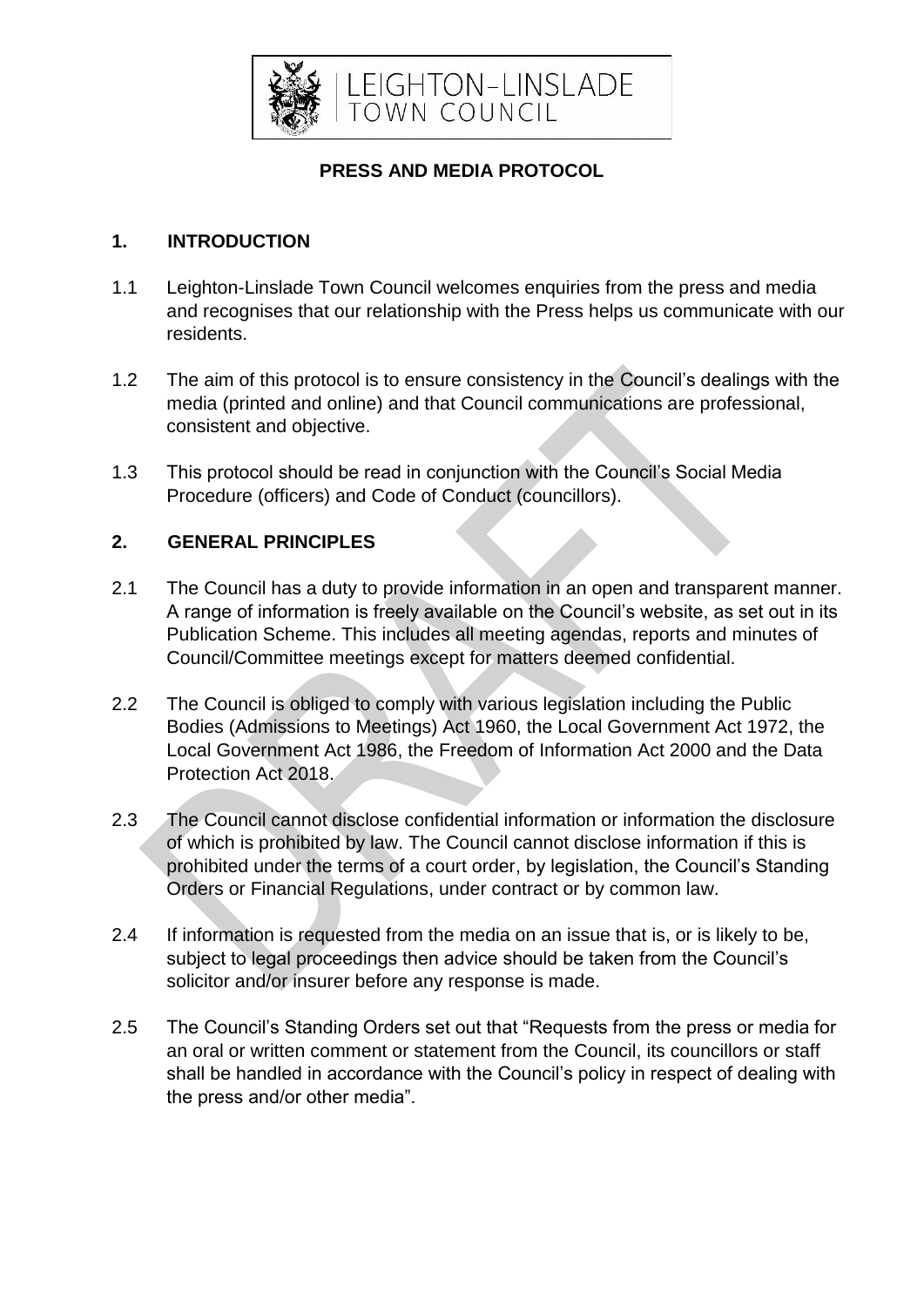- 2.6 Town Council officers and councillors will not generally be referred to as individuals by name except where this is relevant to a position they hold (e.g. Mayor, Leader, Committee Chair, senior officer).
- 2.7 Personal information such as contact details for individual officers or councillors will not usually be included in any press communication unless deemed appropriate for a specific purpose, but it is recognised that councillor contact details are published in the public domain.
- 2.8 The Town Council recognises the distinction between communications with the media from the body/organisation and communications with the media from councillors as individuals.
- 2.9 Communications activity must adhere to the Government's Code of Recommended Practice on Local Authority Publicity (March 2011) – **see Appendix A.**

### **3. MEETINGS**

- 3.1 The Local Government Act 1972 requires that agendas, reports and minutes are sent to the media on request. All Town Council meeting documentation is freely available on its website, other than matters deemed confidential.
- 3.2 Facilities will be provided at meetings for the press to take notes of proceedings at which they are entitled to be present (Standing Order 3 (n)).
- 3.3 A meeting of the Council or its committees is open to the public unless the meeting resolves to exclude them because their presence at the meeting would be prejudicial to the public interest due to the confidential nature of the business to be transacted.
- 3.4 Arrangements regarding reporting, filming, photographing or recording meetings are set out in law and in the Council's Standing Orders 3 (l) and 3 (m).

# **4. PRESS RELEASES ISSUED BY THE TOWN COUNCIL**

- 4.1 The purpose of a press release is to make residents aware, through the media, of news and information or to explain the Council's position on a particular issue.
- 4.2 Press releases, statements or communications may be drafted by senior officers or by councillors but must be approved by the Town Clerk as Proper Officer or by his/her deputy. No other officer is authorised to speak or communicate with the media on any matter affecting the Council or its business, without specific approval as above.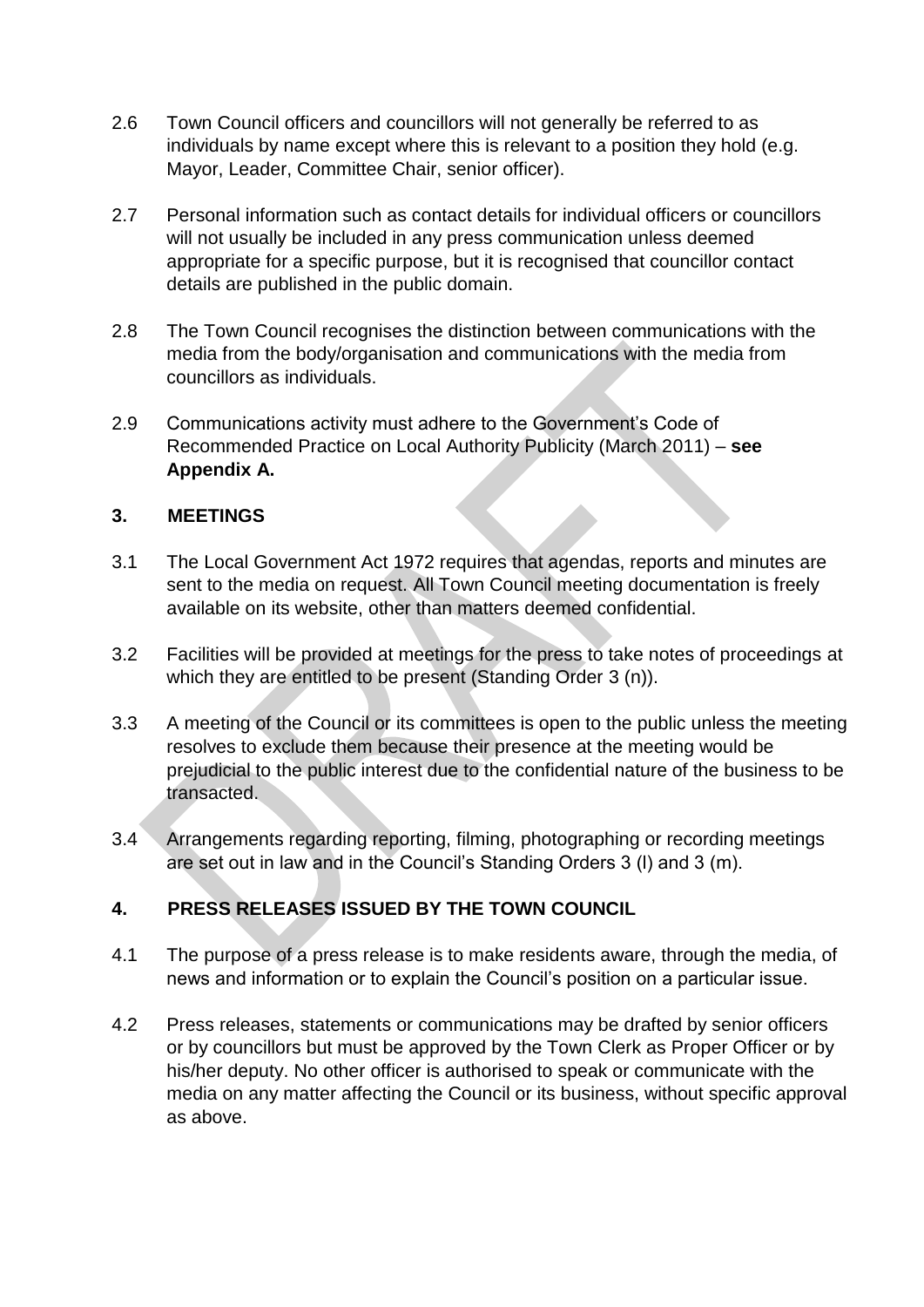- 4.3 Press releases will all follow a standard template format which includes Town Council branding.
- 4.4 The Town Clerk is authorised to issue press statements on behalf of the Council as instructed by the Council, a Committee or as s/he considers appropriate.
- 4.5 All communications issued to the media will relate to the stated business, day to day operations, projects and activities or adopted policy of the Council. The Town Clerk is not expected or authorised to speculate on matters which have not been considered by the Council or a committee. Where such questions are put to the Town Clerk, s/he should refer the enquirer to the Leader, Group Leaders, Mayor or the Chair of Committee as considered appropriate.
- 4.6 In the absence of the Town Clerk and his/her deputy, any urgent media communications should be referred to the Leader or Deputy Leader of the Council.
- 4.7 Town Council officers are expected to consult senior Members (Leader, Mayor or Committee Chairs) on any press matter concerning the key current initiatives or objectives of the Council. Where appropriate, press releases/statements will include a quotation from the relevant Councillor.
- 4.8 Official press releases will not identify the political party or group affiliation of any Member(s) quoted.
- 4.9 The Council's communications with the media (including its own publications and media channels) will seek to represent the corporate position based on the resolutions made by a majority of elected members present and voting at Council/committee meetings.
- 4.10 In an election year, during the period between the issue of the Notice of Election until the day of the Election (known as "purdah"), officers will issue no releases/statements quoting Council Members; any quotes will be from officers.
- 4.11 Press releases issued to the media will also be uploaded to the relevant page of the Town Council's website.

# **5. COUNCILLOR INTERACTIONS WITH THE PRESS**

5.1 This protocol does not seek to regulate councillors in their private capacity. Subject to the obligations on councillors not to disclose information referred to in paragraphs 2.2 and 2.3 above and not to misrepresent the Council's position, councillors are free to communicate their personal position and views.